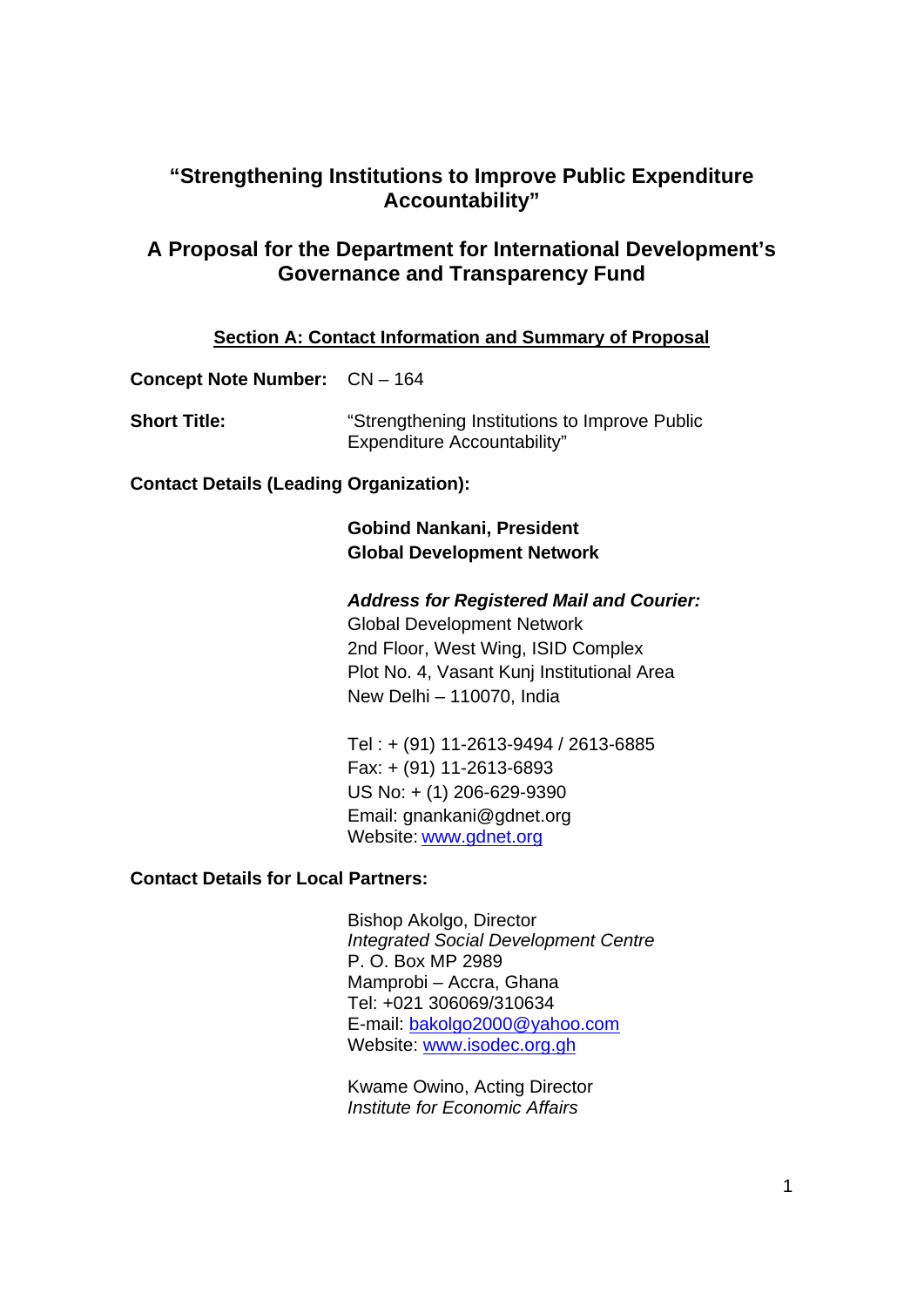5th Floor, Block D, ACK Garden House P. O. Box 53989 00200 Nairobi, Kenya Tel: +254-20 2717402, 2721262 E-mail: owinok@ieakenya.or.ke Website: http://www.ieakenya.or.ke

 Vinod Vyasulu, Director *Centre for Budget and Policy Studies*  1st Floor, S.V. Complex, #55, K.R.Road, Basavanagudi, Bangalore 560 004, India Tel: + 91 80 56907402 Email: vinod\_vyasulu@yahoo.com Website: www.cbpsindia.org

Eduardo Morón, Director *Research Center of the University of the Pacific* (Centro de Investigación de la Universidad del Pacifico) Calle Sanchez Cerro 2141 Lima PERÚ Telf: (511) 219 0100 x2268 Telf: (511) 470 6186 Fax: (511) 219 0135 e-mail: **emoron@up.edu.peWebsite:** http://www.up.edu.pe/CIUP/

Marcus Melo *Núcleo de Opinião e Políticas Públicas Universidade Federal de Pernambuco Centro de Filosofia e Ciências Humanas* Av. Acadêmico Hélio Ramos, s/n - 14º andar CEP: 50670 901 Recife - PE - Brasil Tel: +81 21268925 Email: marcus.melo@uol.com.br Website: www.ufpe.br/neppu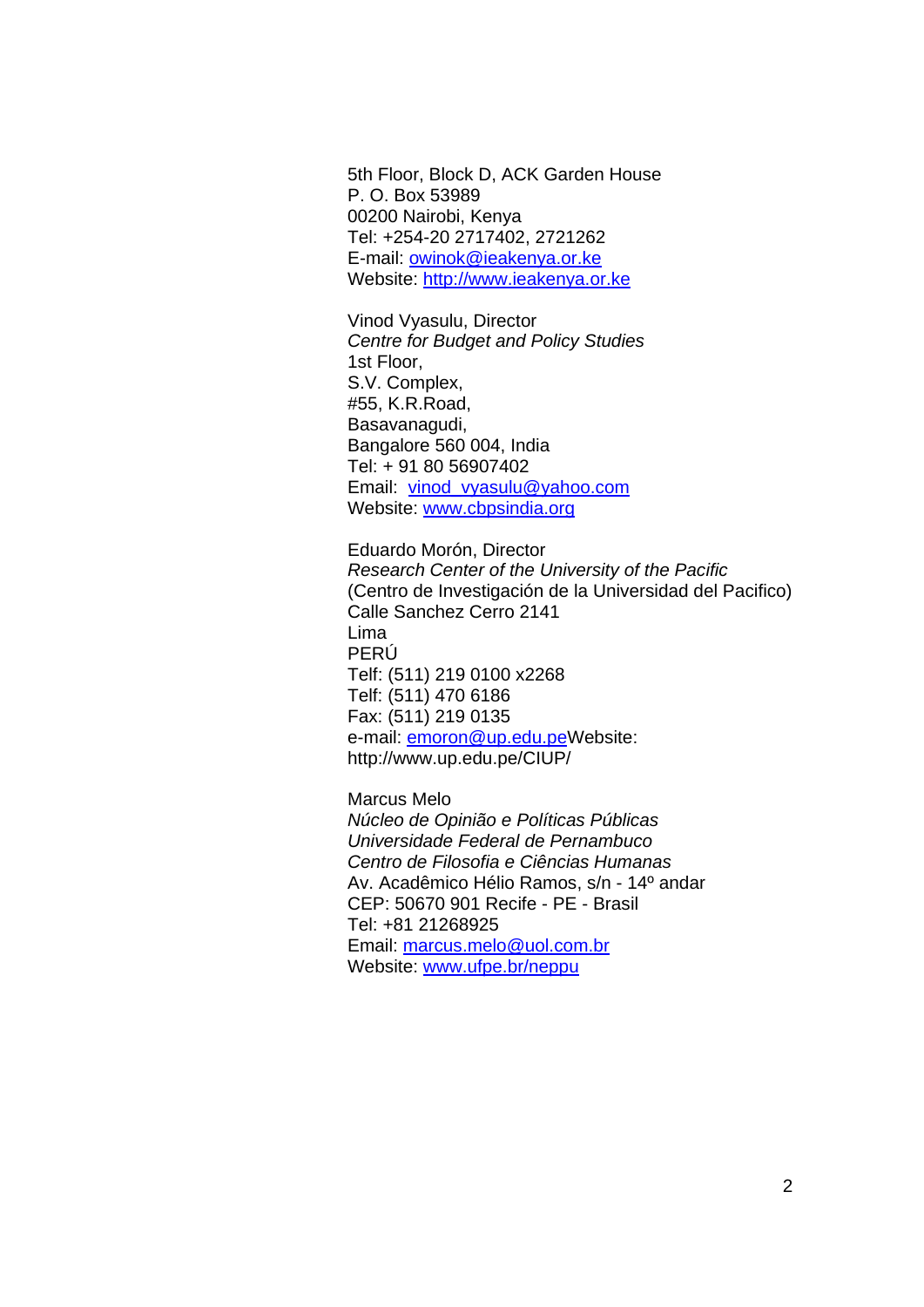- **Proposal Summary:** The Project will address the "demand side" of good governance by supporting 20 civil society organizations to build their capability to engage in credible monitoring, analysis, and advocacy focused on the effectiveness and equity of public expenditure management in the social sectors and infrastructure. The goal of the program is to achieve institutional and individual development; jump start the production of internationally comparable micro-level information on the quality of public spending; produce templates for analysis and advocacy that other organizations can adapt for their own use; and implement a framework to regularly monitor the impact of such a program.
- **Location:** 20 low- and middle-income countries worldwide
- **Funding Amount:** £4,993,829 for five years

#### **Turnover of Lead Organization:**

| $(2006-07)$ | £4,647,250  |
|-------------|-------------|
| $(2005-06)$ | £ 3,374,184 |
| $(2004-05)$ | £ 3,725,278 |
| $(2003-04)$ | £4,275,108  |

#### **Percentage of Turnover with DFID:**

| $(2006-07)$ | 10.21% |
|-------------|--------|
| $(2005-06)$ | 7.96 % |
| $(2004-05)$ | $0\%$  |
| $(2003-04)$ | 6.92%  |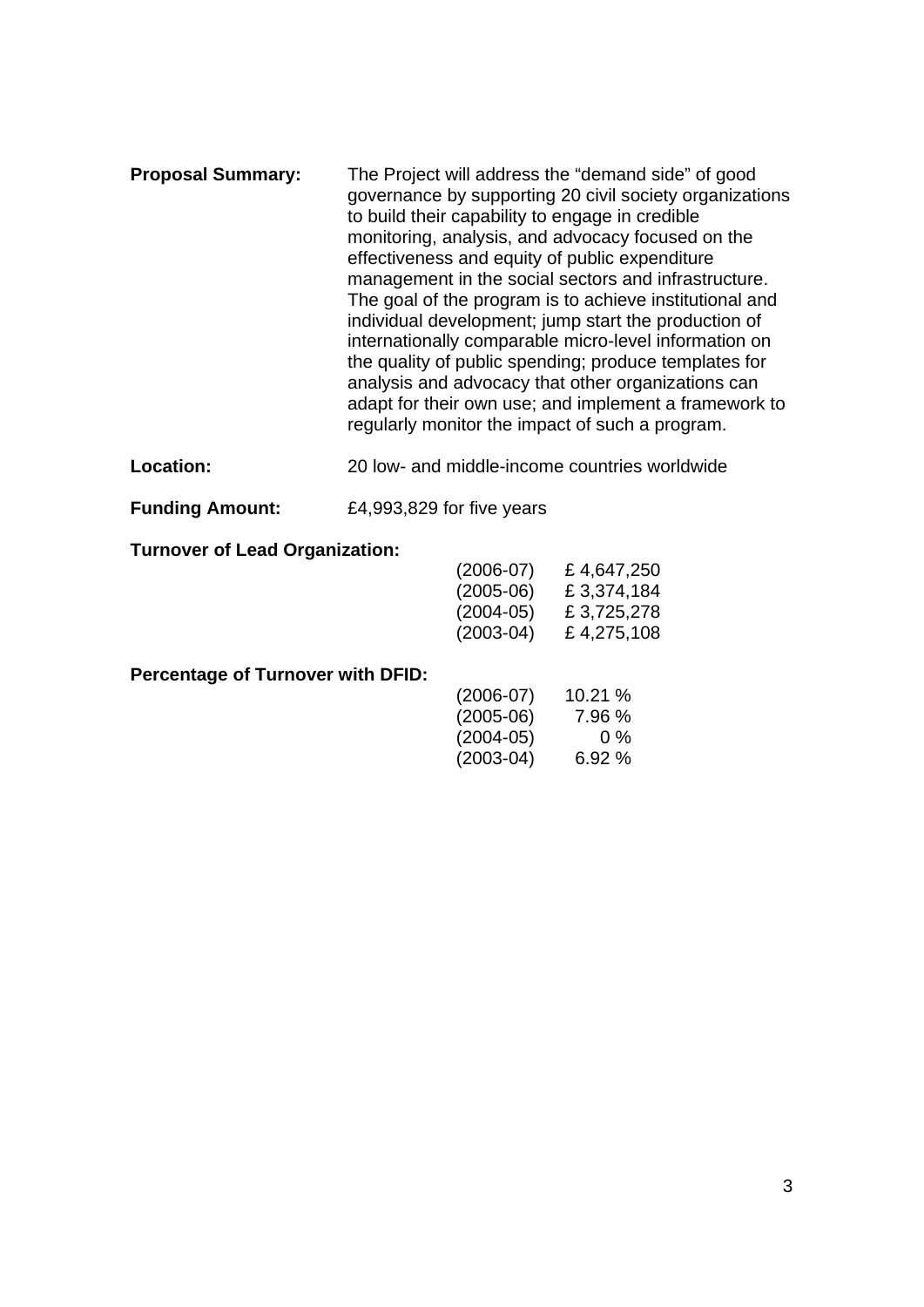# **Section B: Rationale for the Proposal**

### Core Philosophy and Mission

Good governance requires not only 'supply side' improvements such as policy and institutional reforms, but also sustained domestic demand for good governance. This Project will help realize that principle by strengthening the mechanisms by which the public can hold governments accountable in developing countries. More specifically, it will deliver much needed funding, technical assistance, and coordination to strengthen the capacity of local Civil Society Organizations (CSOs) to monitor and analyze public expenditure choices, processes, and impacts and to advocate for improvements so that scarce public resources are used more effectively (i.e., reduced leakages, better and more propoor targeting, and increased cost-effectiveness). Civil Society Organizations (CSOs) targeted in this Project include an array of organizations that have a presence in public life: think-tanks, public interest groups, and non-governmental organizations (NGOs), with particular emphasis on those organizations geared towards analysis of governmental policies.

#### Why Focus on Public Expenditures?

Governance is a broad term that concerns government activity in a range of areas—foreign policy, domestic regulations, law enforcement, etc. The quality of governance in each area can have a tremendous impact on development. However, on a day-to-day basis experience and evidence show the crucial importance of public expenditure management (PEM), a term we use broadly to refer to how a government handles its finances, allocates resources, and delivers public goods and services. Governments are the primary providers of health and education services and the leading investors in infrastructure almost everywhere. The priorities, quality, and distribution of government expenditures thus profoundly affect development prospects and human well-being in developing countries. Even in the absence of corruption, there is strong evidence that improvements are both needed and possible in PEM, with large potential impact.

#### Why Target CSOs?

It is almost taken for granted in OECD countries that CSOs play a crucial role in holding governments accountable. Even in a perfect democracy, individual citizens would lack the time, resources, and skills to monitor elected officials and the actions of government bureaucrats. In OECD countries, CSOs have become intermediaries for the general public and under-represented or disadvantaged groups. Increasingly they are a source of information, analysis, and ideas for policy reforms for government officials.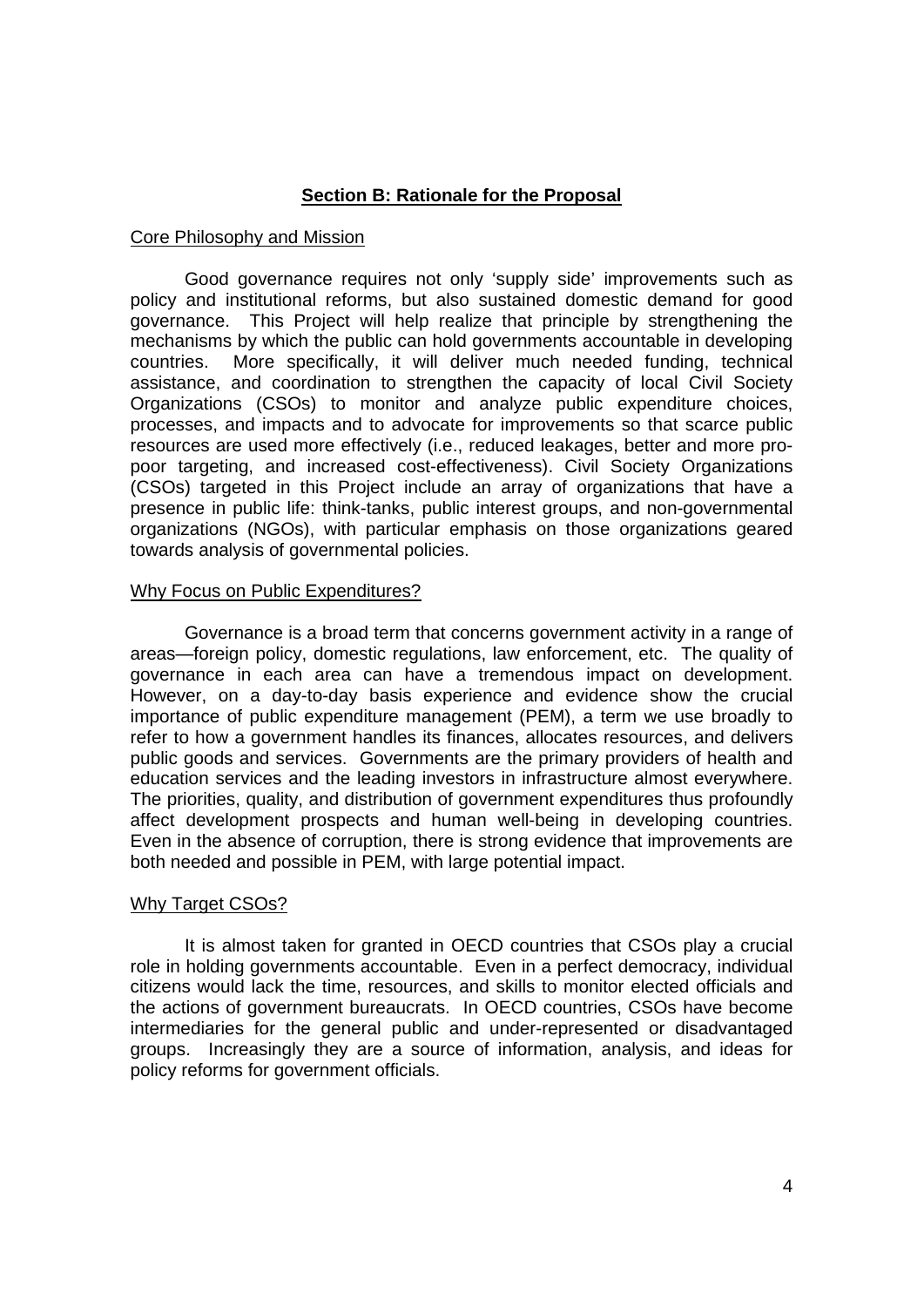As DFID's White Paper emphasizes, demand for better expenditure outcomes is most effective and persistent if it comes from within. Donors can support public expenditure and fiduciary reviews from the outside, but they are costly, tend to focus on high-level issues, can only be undertaken sporadically, are confined to a select few who read technical English, and have no roots in society. Whether recommendations are taken up depends on leverage of donors and champions in the government. Voters are typically ignorant of the work.

Relying on government-led (i.e., 'top-down') improvements is also not a sufficient strategy. Without real accountability and citizen pressure, governments are too prone to slide back into inefficient or corrupt practices. In contrast, this Project can make lasting improvements in governance by contributing to the development of organizations with significant analytical capability in the local language, low operating costs, an intimate understanding of all aspects of their country, and deep and persistent relations with policy-makers and other CSOs.

 The support offered by the Project will provide opportunities and mechanisms for strengthening the capacity of CSOs to hold governments accountable for public expenditure decisions that have significant impacts on economic development. Typically, CSOs face pressing funding challenges as they must remain independent from their governments and usually have limited access to other domestic sources of financing. These organizations would benefit not only from financial support but also from effective, customized training in rigorous PEM analysis techniques that can continue to be developed in the country and amongst a larger network of CSOs after the completion of the Project. Moreover, the sharing of best practices and comparable data from outside the country can sharply improve the quality of information developed.

### Country Selection and Strategy

The Project begins with a presence in Brazil, India, Ghana, Kenya, and Peru. This starting set provides coverage across the developing world, mixing countries with different income levels, geographic size, institutional capabilities, and governance systems to encourage learning across the participating organizations. The following criteria have and will be used to identify the participating organizations:

- Institutional Capacity (current budget and non-budget analysis capabilities/activities; networking)
- Dissemination Activities
- Advocacy Activities
- Access and Links to National Policy-makers
- Governance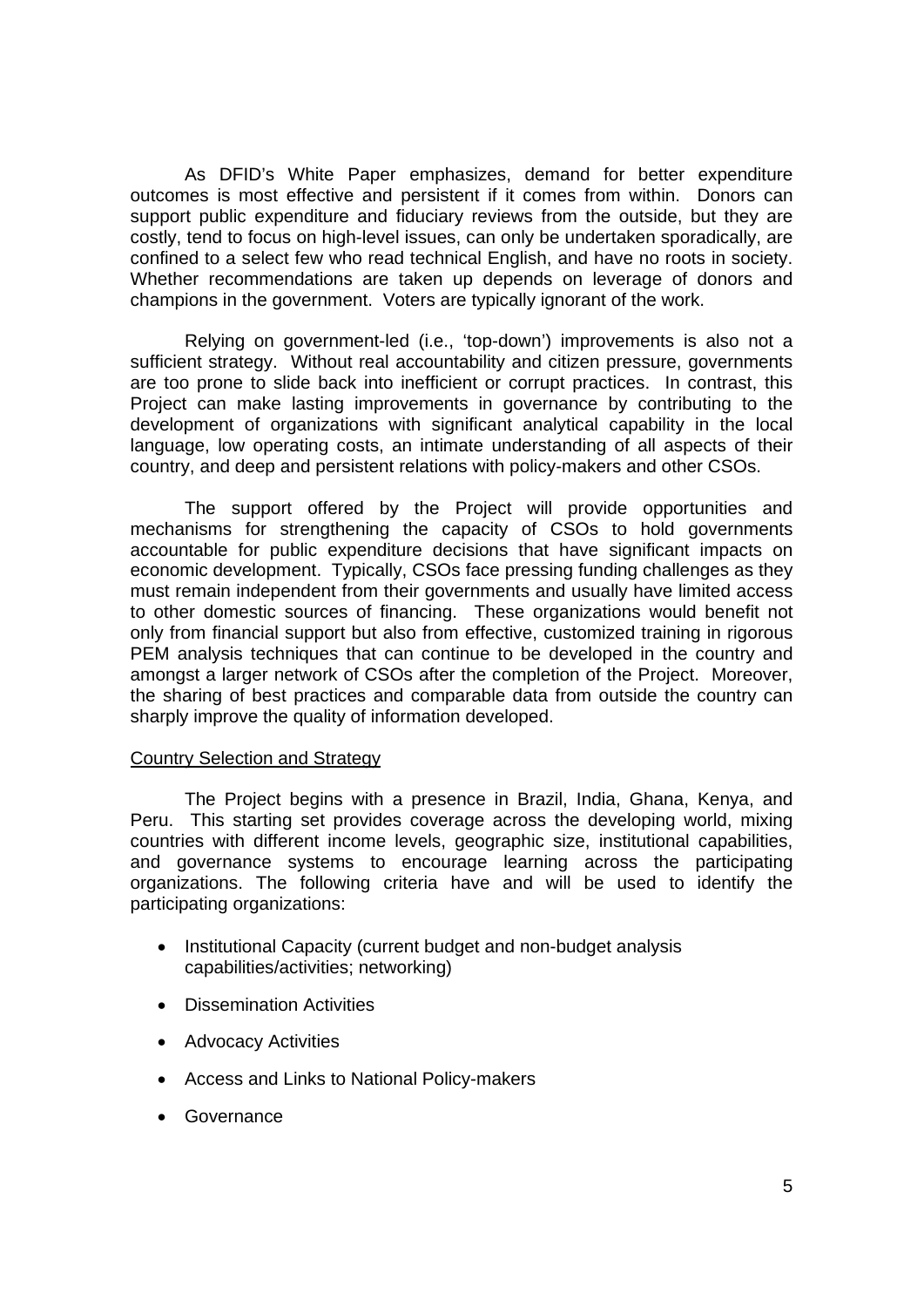#### • Potential for Expansion

 In part, the 20 local partner organizations will create a peer learning network, and the work will be organized to take full advantage of the potential to learn from one another. GDN will facilitate the cross-fertilization among the CSOs and further develop its own capability as well, by learning best practices in PEM analysis and outreach to policy-makers from these local organizations.

We sought to work in a variety of country contexts to better understand how different political climates impede or advance the work of CSOs. The only real country requirement beyond the desire for regional balance and the limitation to DAC-defined low- and middle-income countries, excluding European Union accession countries, was that the targeted countries provide CSOs with a minimum level of freedom to operate and that there is sufficient government openness, particularly on budgets and expenditures. Table 1 provides a snapshot of how the initial countries compare across some aspects of governance of particular significance to the Project.

|                                                                    | <b>Brazil</b> | <b>India</b> | Ghana | <b>Kenya</b> | <b>Peru</b> |
|--------------------------------------------------------------------|---------------|--------------|-------|--------------|-------------|
| Voice &<br><b>Accountability</b><br>(Kaufmann-Kray)                | 58.7          | 58.2         | 60.1  | 43.8         | 51.0        |
| <b>Political Stability</b><br>(Kaufmann-Kray)                      | 43.3          | 22.1         | 54.8  | 15.4         | 18.8        |
| <b>Government</b><br><b>Effectiveness</b><br>(Kaufmann-Kray)       | 52.1          | 54.0         | 57.3  | 28.0         | 36.0        |
| <b>Control of</b><br><b>Corruption</b><br>(Kaufmann-Kray)          | 47.1          | 52.0         | 55.3  | 16.0         | 45.1        |
| <b>Press Freedom</b><br>(Freedom House)                            | 40.0          | 38.0         | 26.0  | 61.0         | 40.0        |
| <b>Budget Openness</b><br>(International<br><b>Budget Project)</b> | 73            | 52           | 42    | 48           | 77          |

# **Table 1. Partner Country Governance Conditions1**

We will take a similar approach in the selection of the 15 additional local partners, employing the criteria listed above. The additional partners will be

<sup>————————————————————&</sup>lt;br><sup>1</sup> Each metric included in the table (the Kaufmann-Kray measures, Freedom House's Global Press Freedom Rankings, and IBP's Open Budget Index) uses a 1-100 scoring system. With 100 being the best score. The color coding of the table is traffic-light style with red the most troublesome indicators and green the better performance areas.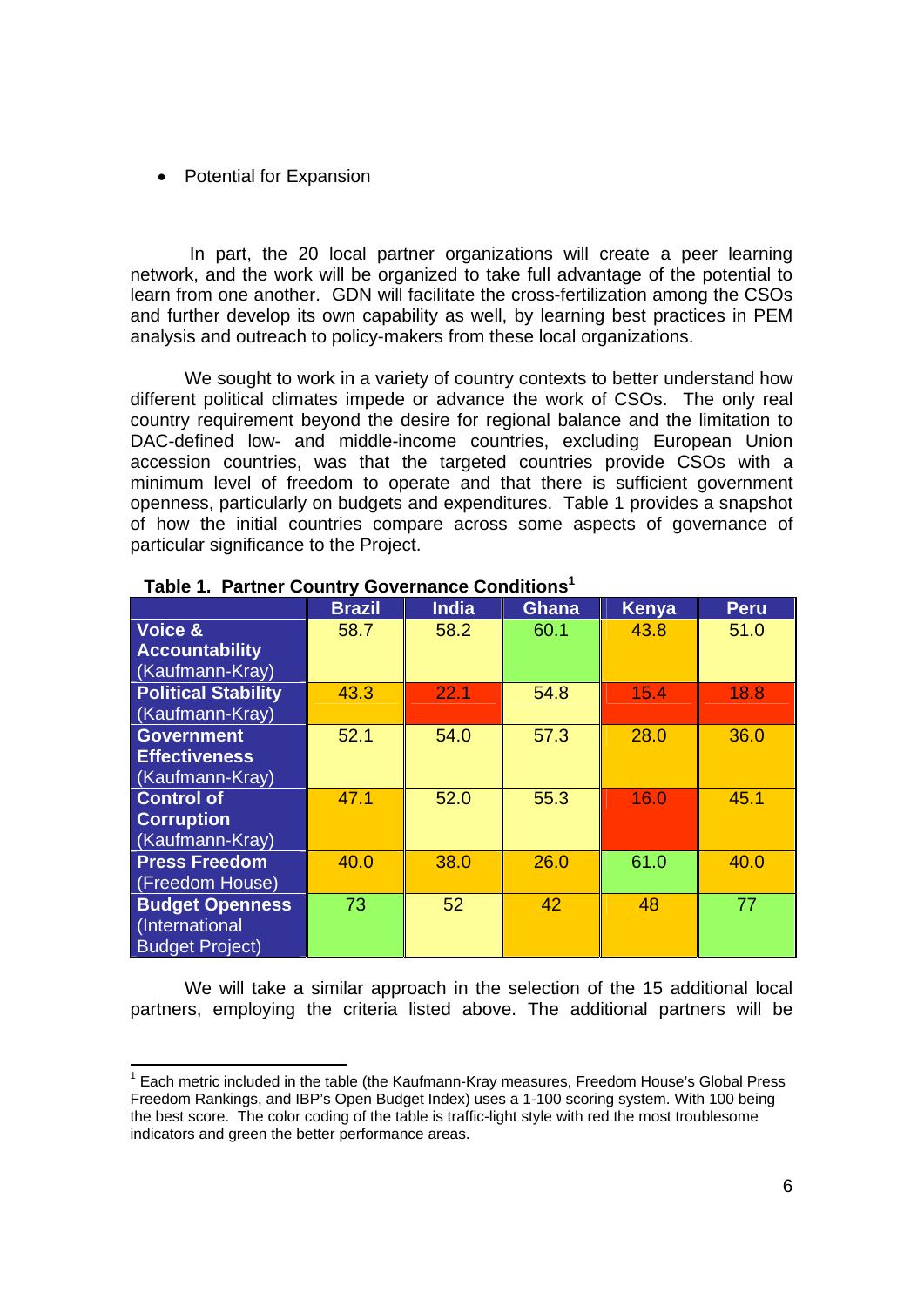identified through a competitive selection process to help ensure focus, commitment, and interest of all participating organizations.

Sub-Saharan Africa has transformed itself in 20 years to become a more democratized region. With civil society and democratic institutions at an early stage of development, there is an excellent opportunity for donors and capacity building organizations to promote progress.

With individual states having populations over 170 million and relatively high levels of government decentralization, India is a region unto itself. CBPS, based in Bangalore, Karnataka, has extensive experience grappling with PEM issues from the national to the municipal level and understands the need to build CSO capacity and coordination across the country. We will also look to expand the work in other South Asian countries. Bangladesh, for example, has developed a highly effective civil society that has the potential to make government more accountable and effective.

 Latin America presents a somewhat different context for the Project's work. Much of the region benefits from growing democratic institutions and relatively high government service delivery capacity. Yet challenges remain. Both Brazil and Peru provide examples of how ethnic and wealth differences encroach on governance and expenditure management, with CSOs needing to address not just leakages due to corruption, but also whether resources are being allocated in a pro-poor and pro-development manner rather than according to the dictates of controlling elites. The high technical capacity of CSO partners in Latin America provides a great opportunity for South-South learning.

#### Project Development and Design

The experiences of GDN and local partners have generated several key lessons learned that have been incorporated into the Project's design:

- **Lesson 1:** Grant support must balance guidance and directedness with flexibility. A particularly effective way of addressing this challenge is to provide sustained funding for organizations to work within certain parameters and with a suitable amount of oversight and support. Doing this allows the organizations to tailor their work to the most pressing issues and also helps them build the essential capacity to make a real impact on government over the medium- and long-term.
- **Lesson 2:** It is impossible to make standardized plans for how CSOs can play an effective role in advocating for change across countries. Accordingly, the Project will not specify the exact type of analysis, advocacy, or capacitybuilding to be done in each country up front. Rather, the lead organization will work with partner organizations to develop a program that fits the needs and assets of each country.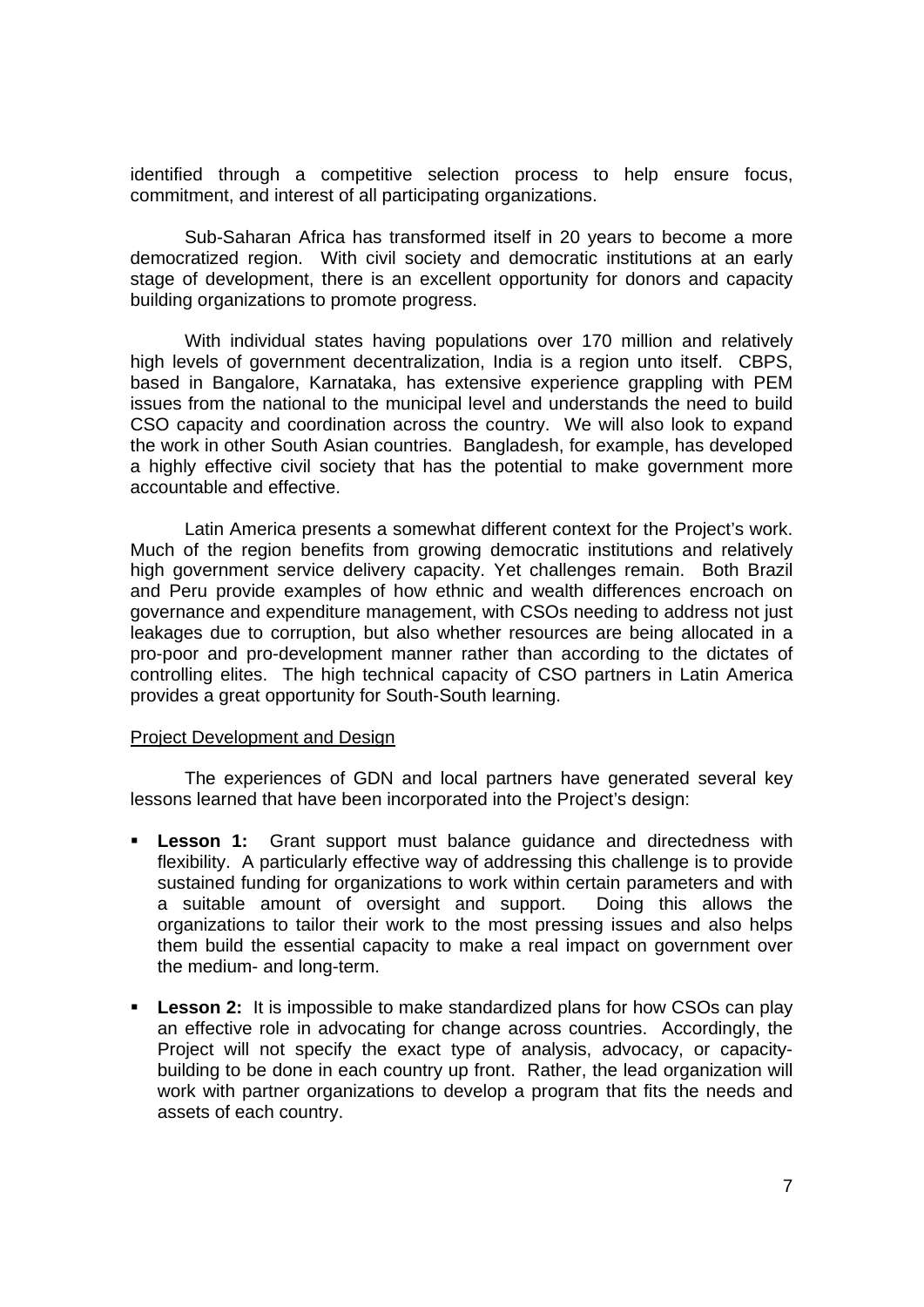- **Lesson 3:** Accountability happens through effectively functioning systems, not individual entities. High capacity CSOs play an important role in monitoring government behavior, but without, for example, sufficient access to information and the support of independent news media, advocacy organizations, and other partners, their ability to spur improved governance is reduced.
- **Lesson 4:** Progress can and should be made on benchmarking government performance. We know little about micro-level performance issues within and across countries (such as staffing ratios, procurement costs, road maintenance cost and schedules, variations in spending per student, performance league tables, and so on). Comparative government data tends to be available only at the most general level (e.g. infant mortality or education expenditures in GDP). Yet successful advocacy for improvements often depends on performance comparisons.

While the Project reflects those lessons learned, it also includes several innovative features:

- **Innovation 1:** By developing regional hubs of CSOs interested in this work the Project will provide a useful infrastructure for sharing data and good practices, delivering trainings, and monitoring performance.
- **Innovation 2:** By linking grant support to well-conceived diagnostic work, the Project will be an excellent learning experience for donors and grantees, particularly in the areas of institutional management and development and the policy and institutional environment within which they operate.
- **Innovation 3:** Because of the multifaceted nature of governance, coordination matters at multiple levels. Producing persuasive analysis is not sufficient. CSOs will be encouraged to better leverage other 'accountability mechanisms' such as the news-media, courts, legislators, and other CSOs.

GDN has the unique advantage of being headquartered in one of the supported developing regions while having the resources and experience to strengthen the analytical and networking capabilities of local partners. A substantial body of research conducted by GDN on *Bridging Research and Policy* will be used to enhance the CSOs' ability to reach the relevant actors in the policy arena. Additionally, GDN will disseminate all relevant Project information to the major international institutions about the CSOs' efforts thereby facilitating another layer of policy support (e.g., complementary policy and institutional reforms).

**Innovation 4:** Shifting from confrontation to informed engagement has already helped some CSOs increase their influence. Actual collaboration with government officials, while not always possible or suitable, can be an excellent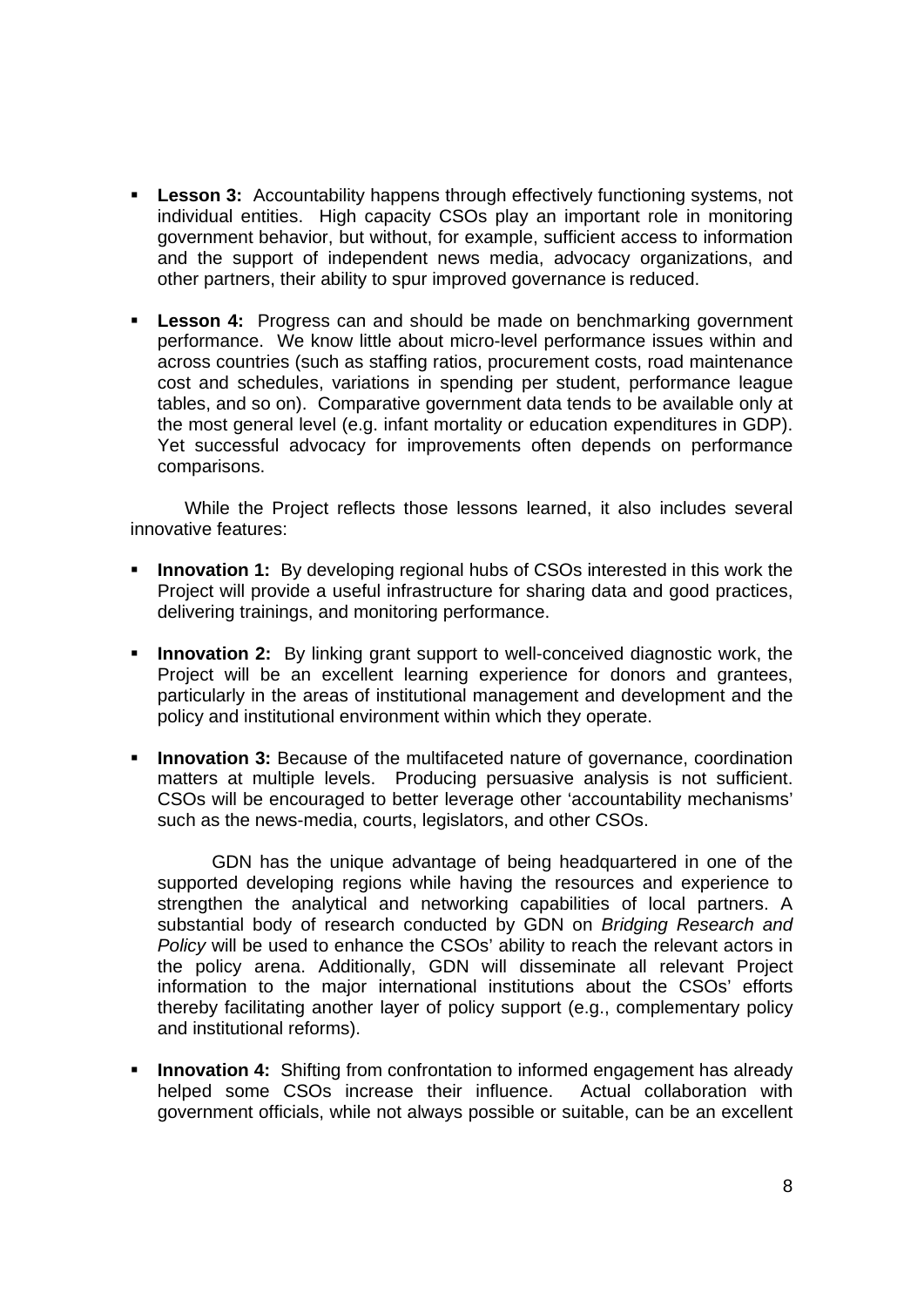means of changing the behavior of government. If officials play a role in the generation of the analytical work, fully understand the thinking behind it, and acknowledge its reliability, they will be more likely to respond than if a report is simply provided to them by an outside organization.

### **Section C: Achieving Impact**

#### Goals, Activities and Outputs

The fundamental goal of the Project is to improve development outcomes by increasing the effectiveness with which governments use their resources. To do this, the Project will build and strengthen capacity within CSOs to undertake high quality monitoring, analysis, and advocacy of PEM practices, particularly in regard to sectors of high development significance. This will be done by delivering a program of financial, technical and coordinating support—focused primarily on the completion of a structured but flexible PEM analysis program (detailed below)—by a group of 20 developing country CSOs over 5 years. The Project hopes to achieve the following purposes: (a) establishing a group of skilled and sustainable CSOs conducting effective, unbiased analysis and advocacy on public resource issues; (b) creating greater awareness of public resource issues amongst key stakeholders and (c) improving the efficiency of PEM and budget policies.

Through this approach the Project intends to achieve four major outcomes:

### **Output 1: Institutional and individual capacity for public expenditure analysis, development of policy alternatives, and advocacy in a peer learning environment.**

Efforts to oversee and improve operational and allocative efficiency are made sporadically by out-of-country actors. Such accountability is no substitute for home-grown action. Many local CSOs are committed to filling this role, but they face significant financial and skills challenges—as a result, many have the potential to have a greater impact on governance quality. To address those needs, the Project will implement a program that combines financial assistance with coordinated diagnostic, technical, networking, and advocacy activities.

The learning-by-doing approach will be supported by GDN, which will communicate with them about their day-to-day progress and evolving needs. To develop the capacity of CSOs to continue this work following completion of the Project, GDN will provide technical assistance and the forum for continued learning, cross-fertilization and sharing of knowledge across institutions and regions. Using assessments of CSOs' institutional capacity and perceived impact on policy, GDN will be able to tailor training workshops to address the specific abilities and needs of local partners.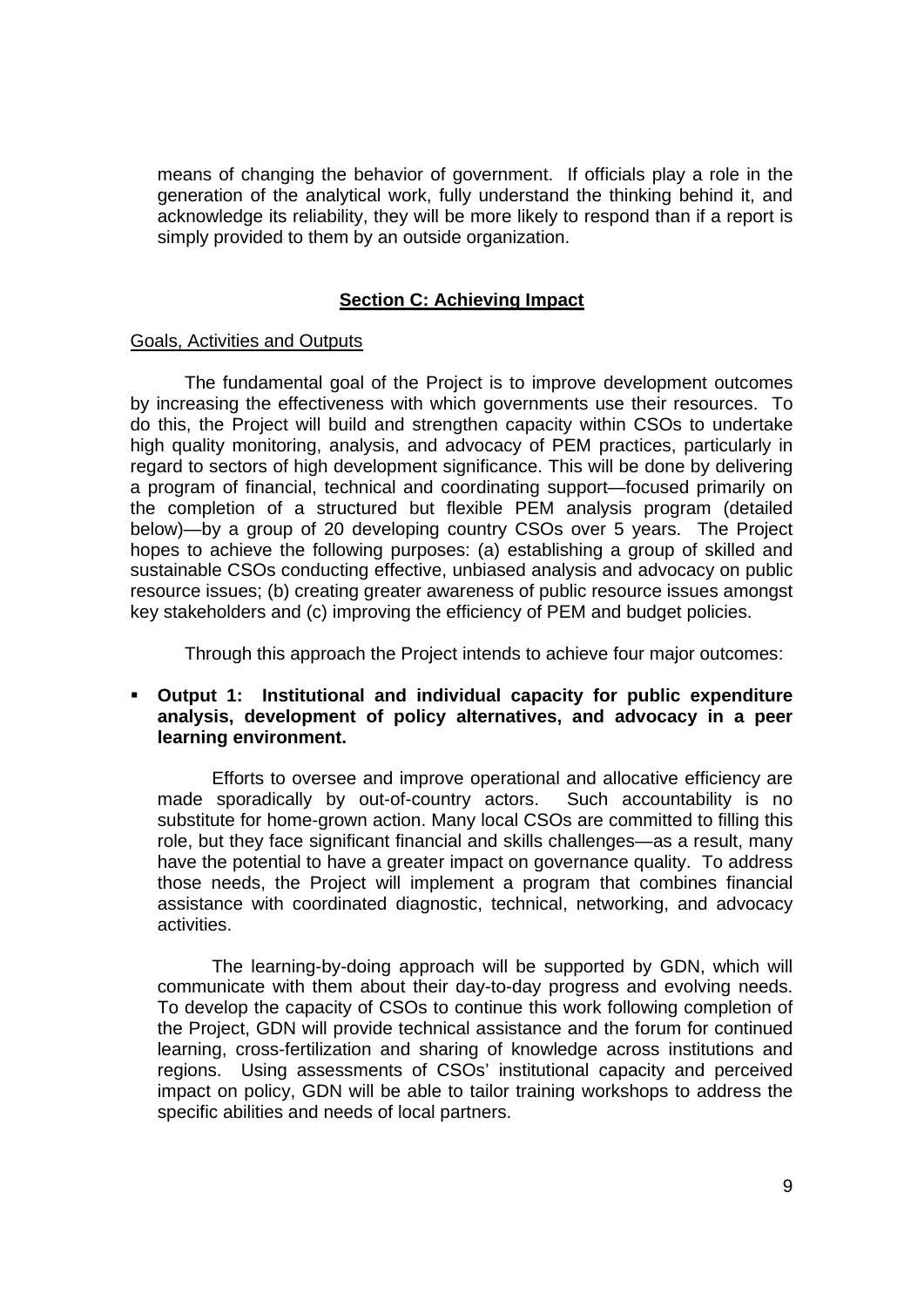**Output 2: Internationally comparable information on public expenditures, incidence (who benefits), effectiveness, and policy reforms in the social sectors and infrastructure that will begin to build international benchmarks for the quality of public spending.**

To excel in their work, participating organizations will need access to benchmarking data and good practice public sector standards. Although highly aggregated public spending data is available for some countries, widespread detailed program budget analysis is needed to create publicly-available international benchmarks that can be used to understand how the quality and equity of spending changes over time and varies across borders.

By working with an international set of organizations and utilizing a support network, GDN is well placed to meet this demand and will serve as a central point for compiling, synthesizing, and disseminating this information. The project will allow for the collection of data in key areas of PEM to provide a global perspective and data for comparative analysis and benchmarking of domestic policies and institutions. Local partners will take the lead in collecting both qualitative and quantitative information about public expenditures, particularly in areas critical to development. All such data will then be placed in the public domain for other interested parties to use it for further analysis.

### **Output 3: Creation of a strong network of CSOs to share training materials, templates for analysis and advocacy, and examples of analysis that other organizations will be able to adapt for their own use.**

Supporting linkages between CSOs working on PEM issues allows for the sharing of methodologies and training resources. The creation of this network encourages sustainable peer learning among CSOs beyond the immediate scope of the Project. Exchanging data between countries within the network will provide a basis for making valuable comparisons of government performance and program costs that can be disseminated to organizations outside of the Project via the internet and other methods. Furthermore, the network can provide local partners with greater credibility.

Several methods may be utilized to build and sustain the networks of CSOs, including:

- Conferencing of supported organizations;
- Development of publications for network members to disseminate their work to a broader audience;
- "Twinning" arrangements that match individuals or teams working on similar subjects in different countries.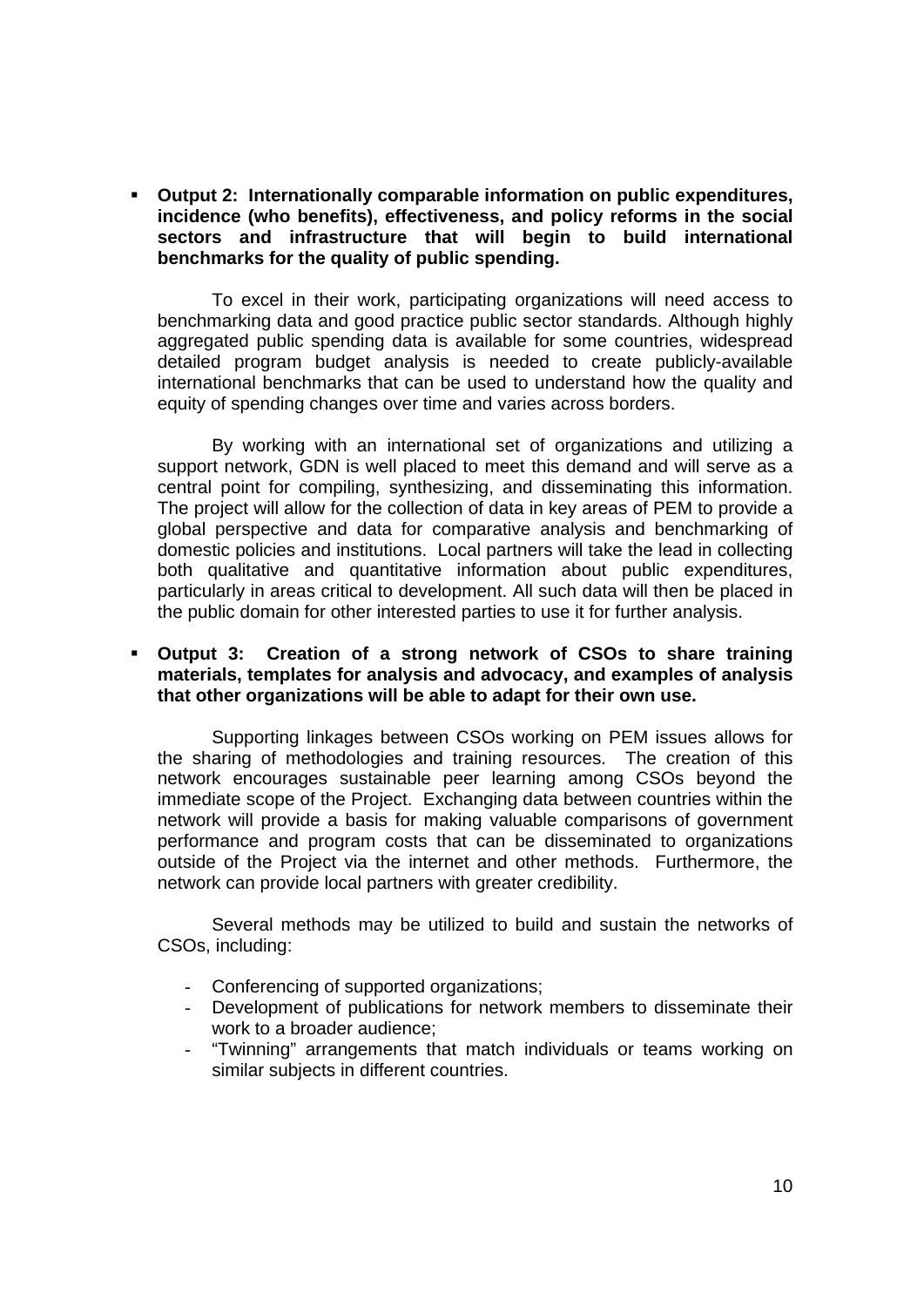## **Output 4: Periodic assessments of impacts in each country as a way to adjust the program along the way and to provide data for an end-project evaluation.**

It is essential to monitor the program as it unfolds so that GDN and its partners can adjust it to increase the probability of success. A third-party monitoring and evaluation effort will be an integral part of the program, with annual feedback to the participants and GDN which will feed into the work programs for the following year.

The following table outlines the specific timeline and focus of the work that each participating CSO will complete:

|                                                                                                                                                                                                                                                                                                                                         | Year                       |                      |                                      |                          |                                      |
|-----------------------------------------------------------------------------------------------------------------------------------------------------------------------------------------------------------------------------------------------------------------------------------------------------------------------------------------|----------------------------|----------------------|--------------------------------------|--------------------------|--------------------------------------|
| <b>Activity</b>                                                                                                                                                                                                                                                                                                                         | Initial 6<br><b>Months</b> | $\mathbf{2}$         | 3                                    | 4                        | 5                                    |
| 1. Program Budgets and Expenditure<br>Analysis in the Social and Infrastructure<br>Sectors: develop and implement a<br>program budget framework and develop<br>advocacy around it for the next budget<br>cycle                                                                                                                          | Initiate                   | Complete             | Update                               | Update                   | Update                               |
| 2. Incidence of Benefits from Social and<br>Infrastructure Sector Programs:<br>calculate who benefits from public<br>expenditures and develop advocacy<br>around that for the next budget cycle.                                                                                                                                        |                            | Initiate             | Complete                             | Update                   |                                      |
| 3. Evaluate the cost effectiveness of<br>three specific programs in education,<br>health, and infrastructure. Undertake<br>simulations showing how cost<br>effectiveness could be improved and<br>develop advocacy around the results.                                                                                                  |                            |                      | <b>Three</b><br>Programs<br>Analyzed |                          | <b>Three</b><br>Programs<br>Analyzed |
| 4. Develop a major reform proposal,<br>show how it would change spending<br>priorities, suggest the impact in terms of<br>the distribution of benefits and cost<br>effectiveness, and show through<br>simulations how the reform program<br>could be implemented to minimize<br>transition costs while gaining most of the<br>benefits. |                            |                      |                                      | Initiate and<br>Complete | Continue<br>Advocacy                 |
| 5. Monitor impact of this program and<br>make recommendations for the future<br>(including an external evaluation).                                                                                                                                                                                                                     | <b>Baseline</b><br>Report  | Monitoring<br>Report | Interim<br>Evaluation                | Monitoring<br>Report     | Final<br>Report                      |

# **Table 2. Breakdown of Analytical and Advocacy Activities by Year**

GDN's experience working with research and policy institutes throughout the world has provided the organization with extensive knowledge of facilitating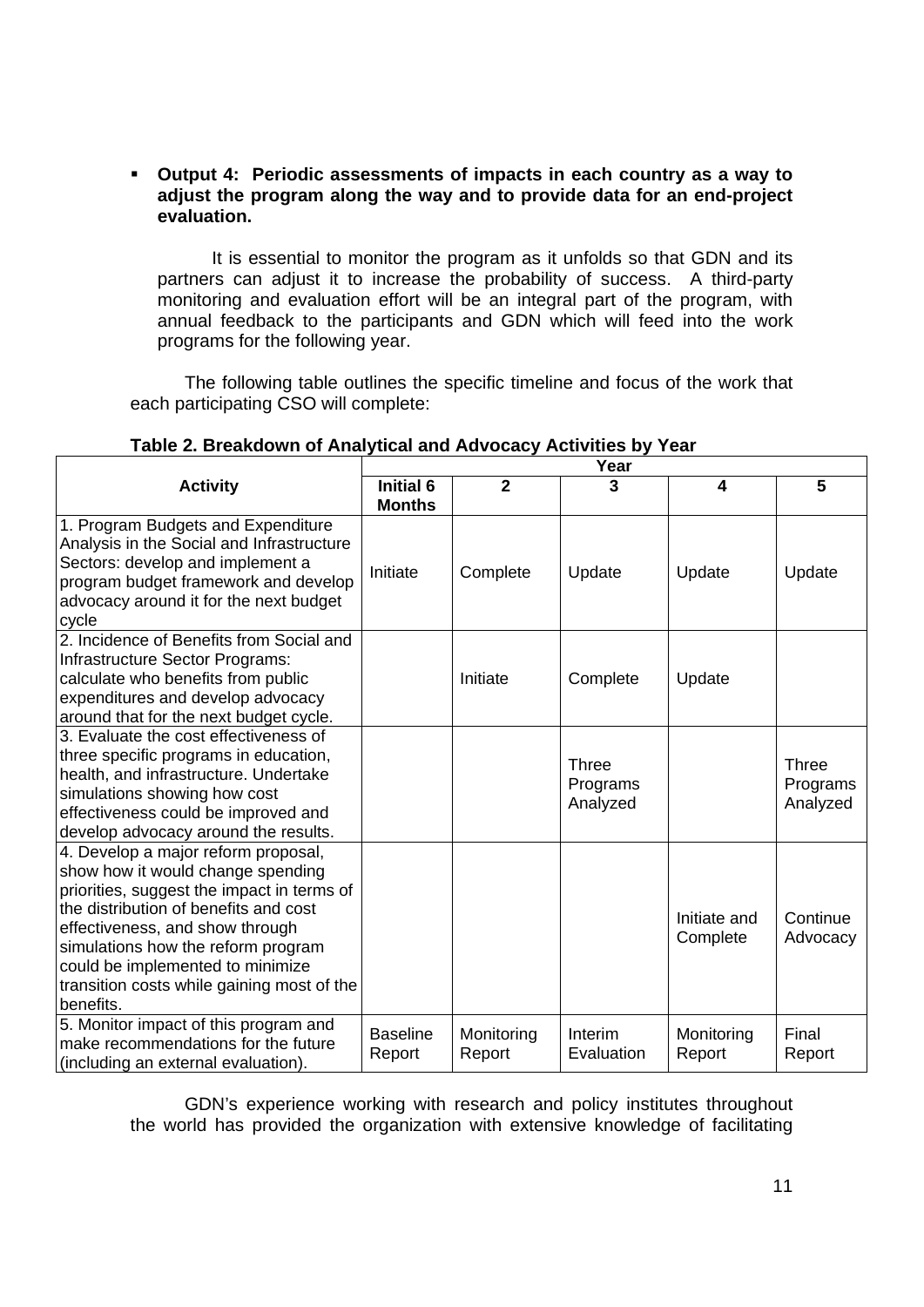credible, independent policy analysis, conducting rigorous impact evaluations and networking techniques. In addition, as well-established and respected presences in their respective regions, local partners are in an ideal position to be informed about relevant budget initiatives by governments and other CSOs in their region.

#### Roles and Responsibilities

The lead organization, GDN, will manage the training and support of local partners. Five local partners have already been selected. The 15 additional partners selected on a competitive basis will result in coverage of 20 countries and development of a cohort of analysts with the experience of working in this international peer learning network. Each local partner will bring to the table some experience in public expenditures and advocacy in its country but is not expected to already have a deep capability in PEM.

GDN will handle the fiduciary aspects, provide technical expertise, create an international repository of comparative information as the work is completed, and contribute analytical and training tools. GDN will disseminate all comparative analyses and international lessons. Global workshops bringing all local partners and the expert trainers used in the Project will be organized annually by GDN in conjunction with its Annual Global Development Conferences. As the 5-year period progresses, local partners will increasingly take the lead in all aspects of the program, including better expenditure management and development outcomes on the ground.

### Cross-Cutting Issues

By working towards the goal of strengthening the capacity of CSOs to monitor and analyze PEM, the Project is also developing the skills of CSOs to advocate for increased and improved public services for the poorest citizens. Further, the Project focuses on sectors that are significant to human development, including healthcare, education, and infrastructure. Women and children gain disproportionately when health and education spending policies are improved. During the course of the work, some analysis and advocacy will focus directly on improving expenditure priorities and effectiveness for the most vulnerable groups.

Local partners have developed targeted programs to support public services and spending directed towards specific underprivileged groups and under-funded causes. A sample of these is highlighted in Table 3. One criterion the lead organization will use in the competitive selection of local partner CSOs will be demonstrated interest to promote gender equality and the needs of other marginalized groups in the budget process.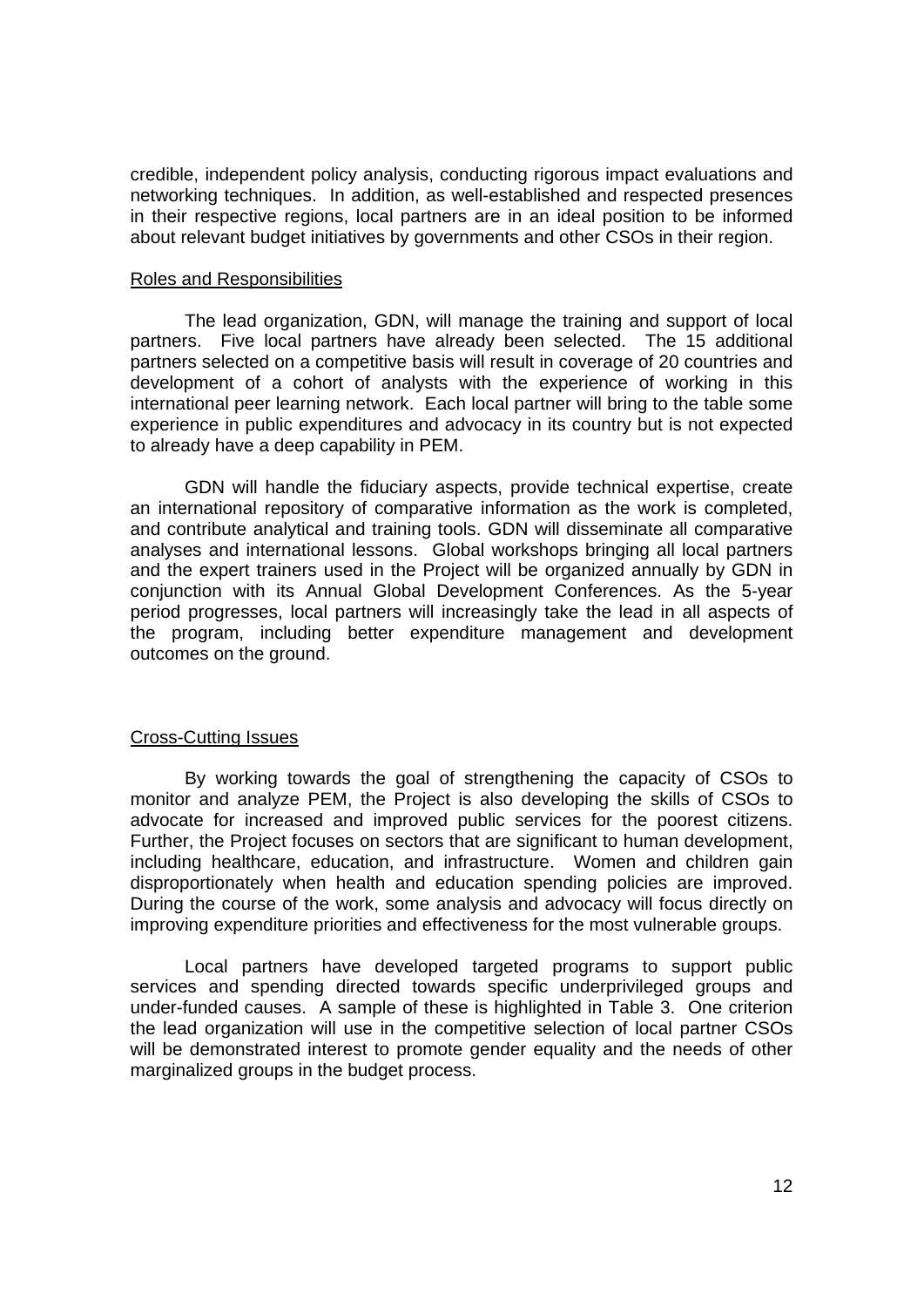| <b>CSO</b>   | <b>Program Name</b>                                          | <b>Program Overview</b>                                                                                                                                                          |
|--------------|--------------------------------------------------------------|----------------------------------------------------------------------------------------------------------------------------------------------------------------------------------|
| IEA (Kenya)  | <b>Gender Budgeting</b><br>Initiative                        | Helps to prioritize the budgetary<br>interests in women and seeks to<br>ensure a more equitable allocation<br>of national resources across<br>gender lines.                      |
| CBPS (India) | <b>MCH (Mother and Child</b><br>Health)                      | Utilizes budget monitoring and<br>analysis to engage in dialogue<br>with government officials<br>regarding resources allocated<br>towards maternal and child health<br>services. |
| CIUP (Peru)  | <b>Economy of Natural</b><br>Resources and the<br>Atmosphere | Analyzes national policies<br>regarding the use of renewable<br>and nonrenewable resources,<br>working towards promoting a<br>strategy of sustainable<br>development.            |

**Table 3. Examples of Local Partner Work on Cross-Cutting Issues** 

### Longer–Term Sustainability

We are confident that the Project will result in substantial progress over the short-, medium- and long-term. By the end of the 5-year period we expect to have well established the regional CSO networks and greatly enhanced the capacity of the participating organizations. The value of the PEM activities and the enhanced CSOs' institutional capabilities will provide strong credentials for seeking funds domestically and internationally. After the midpoint of the project, GDN will include efforts to develop a longer term funding base as part of the network activities.

 From the beginning, this work will also link to a variety of related activities. We strongly believe that good governance requires fully developed accountability systems, including not just CSOs, but also effective courts, legislators, newsmedia, anti-corruption units, audit organizations, etc. As noted above, the participating organizations will be encouraged to make connections with these other entities, sharing the PEM data gathered and coordinating efforts to enhance governmental accountability in public funds management

# **Section D: Management Arrangements**

GDN will manage all financial and technical support for local partners, as outlined in Section C under "Roles and Responsibilities." GDN currently has administrative mechanisms in place to identify, fund, coordinate, train, and mentor organizations in multiple countries simultaneously. GDN will also draw on complementary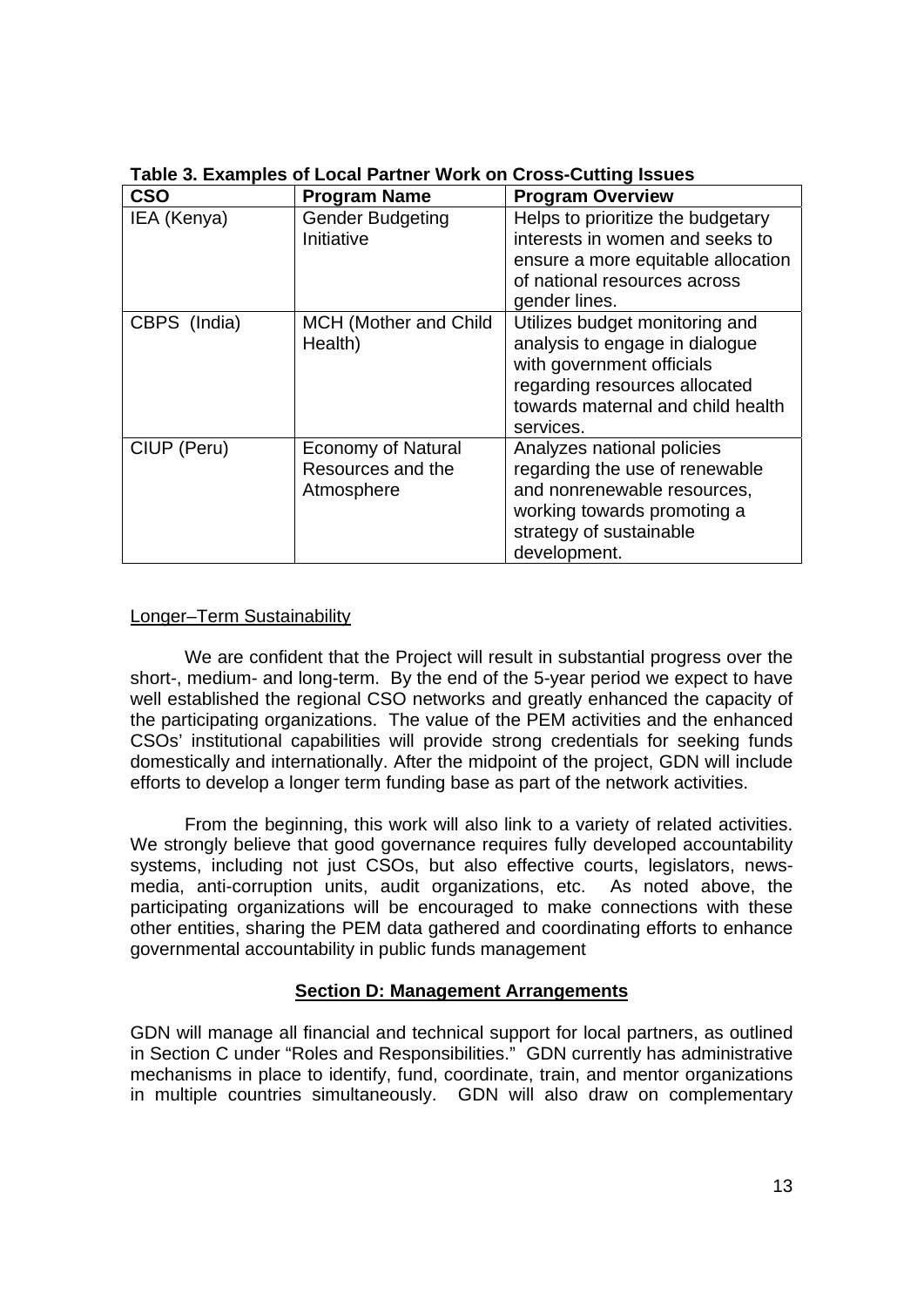relevant external expertise by identifying suitable partners as needed for training the CSOs and for conducting the monitoring and evaluation activities.

Key management steps are outlined below:

- 1. During the first six months, 15 additional local partners will be selected on the basis of a competitive Request for Proposals (RFP). The project management team will lay out tailored work programs for all selected CSOs based on the respective needs and capabilities of each. These local partners will be selected geographically so that regional networks of CSOs trained in PEM analysis and monitoring will be organized in Africa, Latin America and South Asia.
- 2. GDN will begin the first six-month program, as will be detailed in the RFP. During that time, it will also draft a 4-year Project work program with measurable outcomes that meet the goals of this proposal. Before adoption, GDN will have revised it in response to the initial partner CSOs' suggestions. All organizations will have agreed in writing to proceed with the agreed program (including staffing needs, budgets, and other elements needed to succeed). Putting this plan together and agreeing to it will require a substantial effort and is expected to contribute to development of the partner institutions. Each year, the project management team will review progress and agree on modifications to the Project work program to adjust to reality, changes in the environment, and opportunities.
- 3. The program and grant agreements will lay out procedures by which the progress of each CSO is reviewed annually and its eligibility to continue in the program is determined. Substitutions may be made if CSOs drop out or if they fail to meet minimum performance standards. Substitute CSOs that meet the agreed upon criteria will be proposed by GDN (rather than mounting another RFP). If it is not feasible to add a CSO (e.g., in year 4), GDN will agree with DfID on an alternative use of the funds.
- 4. Grants to local partners will be made following GDN's established procedures against the RFP-based work plan. GDN currently handles roughly £1,807,000 in grants annually to approximately 30 organizations and an additional £1,620,000 in individual research grants.
- 5. The partner CSOs will undertake similar work each year on a similar schedule so that at least one, and preferably two, global meetings can be scheduled annually to compare products, participate in joint training connected to the work, act as peer reviewers for each other, and incorporate the benchmarks that emerge from the work into their advocacy efforts.
- 6. GDN will prepare an annual progress report for DfID, including both technical progress and fiduciary elements. GDN's externally audited financial statements will be provided annually.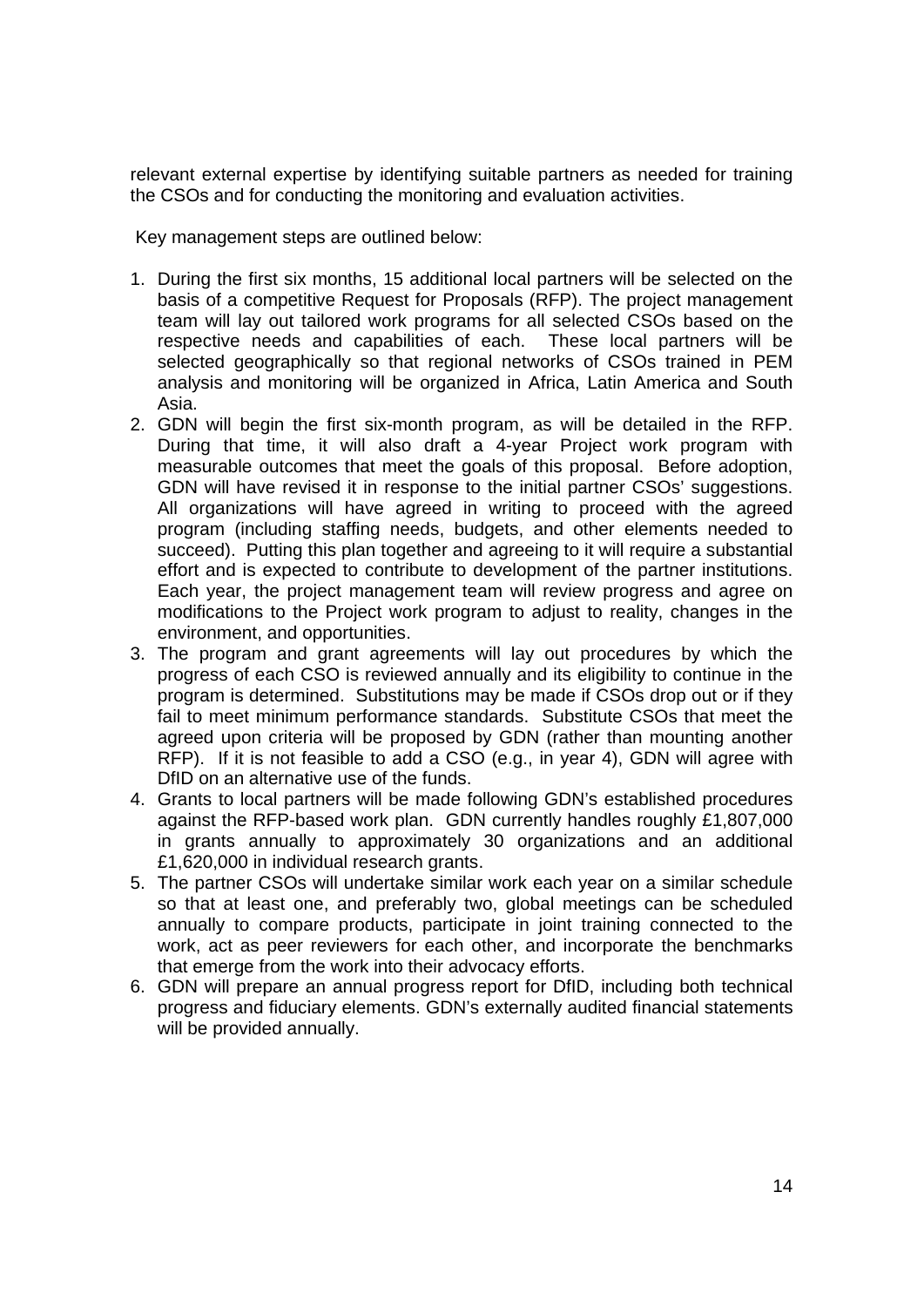# **Section E: Monitoring, Evaluation and Sharing Good Practices**

GDN will routinely monitor the work undertaken by participating CSOs against the annual plan and schedule. In addition to day-to-day project implementation monitoring, an independent evaluation team will be contracted to evaluate the institutional development of CSOs and, through opinion research, to understand their perceived impact on the policy environment. The International Budget Project's Open Budget Index can measure changes in governmental transparency and institutional arrangements over time. These three elements – institutional capability, perceptions of impact, and objective measures of government budget openness – will provide quantitative evidence to evaluate the program. Qualitative reviews and discussions with the CSOs will complement the quantitative approach.

Monitoring and evaluation will be integral to the functioning of the program, not done as an ex post review. The goal is to review progress at least annually, to constantly improve the quantification of results and measurement of goal achievement, and to adjust the Project work program in light of the findings. A midterm and final evaluation will be published.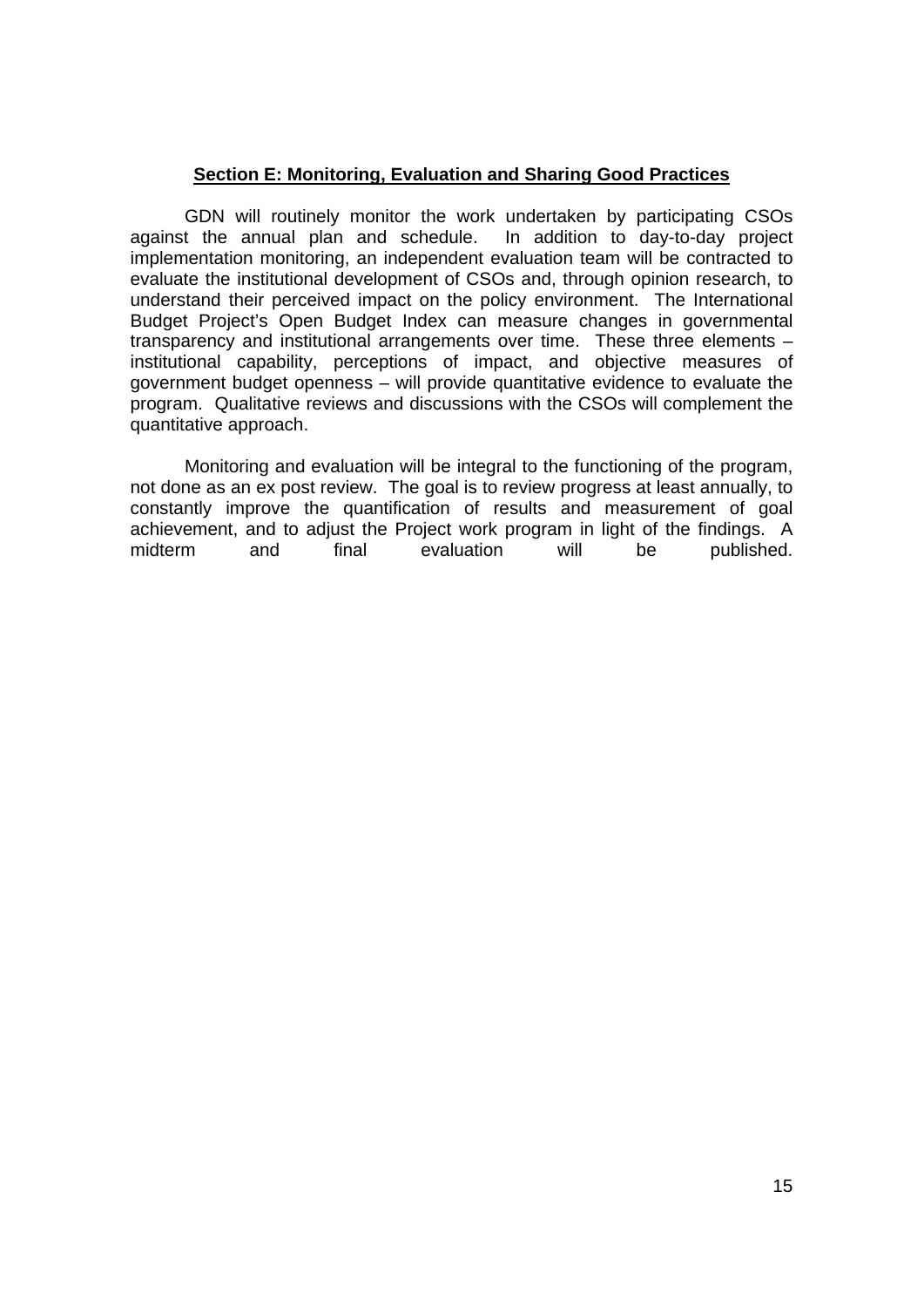# **Section F: Risk Assessment**

| <b>Risk</b> |                                                                                                                                                                                                | Rating                                                                                                                                                                                                                                                                                        | <b>Mitigation Plan</b>                                                                                                                                                                                                                                                                                                                                                                                                               |  |
|-------------|------------------------------------------------------------------------------------------------------------------------------------------------------------------------------------------------|-----------------------------------------------------------------------------------------------------------------------------------------------------------------------------------------------------------------------------------------------------------------------------------------------|--------------------------------------------------------------------------------------------------------------------------------------------------------------------------------------------------------------------------------------------------------------------------------------------------------------------------------------------------------------------------------------------------------------------------------------|--|
|             | 1. Public expenditure<br>analysis requires<br>specialized skills, and<br>CSOs may require<br>support to rapidly develop<br>these skills, particularly<br>the ability to do timely<br>analysis. | Likelihood - High<br>Impact - High<br>This risk is symptomatic of<br>the need for the proposed<br>Project. The fundamental<br>purpose of the Project is to<br>lower the likelihood that<br>CSOs have not developed<br>the skills necessary to<br>monitor and influence the<br>budget process. | By pairing financial support<br>with implementation-oriented<br>technical support, local<br>partners will be able to<br>develop skills to become<br>more effective CSOs.                                                                                                                                                                                                                                                             |  |
|             | 2. Good, high quality<br>information may be<br>difficult to access in low-<br>and middle-income<br>countries.                                                                                  | Likelihood - Medium<br>Impact - Medium<br>While access to information<br>is still an obstacle in many<br>developing countries, other<br>international actors (such as<br>the IBP and TI) are making<br>important progress in this<br>area.                                                    | The lead organization will<br>provide guidance to CSOs<br>on accessing information,<br>but will largely rely on<br>existing partnerships with<br><b>IBP and TI in situations</b><br>where more openness is<br>needed. We recognize that<br>a minimum level of<br>transparency is necessary<br>for CSOs to have any<br>impact, and environment for<br>budgeting is part of the<br>selection criteria for partner<br>CSO <sub>s.</sub> |  |
|             | 3. In some countries,<br>partisan divides may limit<br>some public officials'<br>willingness to interact<br>with or listen to CSOs<br>supported by the<br>program.                             | Likelihood - Medium<br>Impact - Low<br>Although this is a potential<br>problem in some areas,<br>CSOs can still develop their<br>capabilities to analyze and<br>advocate for improved public<br>expenditure practices.                                                                        | One of the main objectives<br>of the program is developing<br>rigorous policy analysis skills<br>of the selected CSOs,<br>resulting in a set of members<br>and local partners with<br>increased credibility when<br>engaging with public<br>officials.                                                                                                                                                                               |  |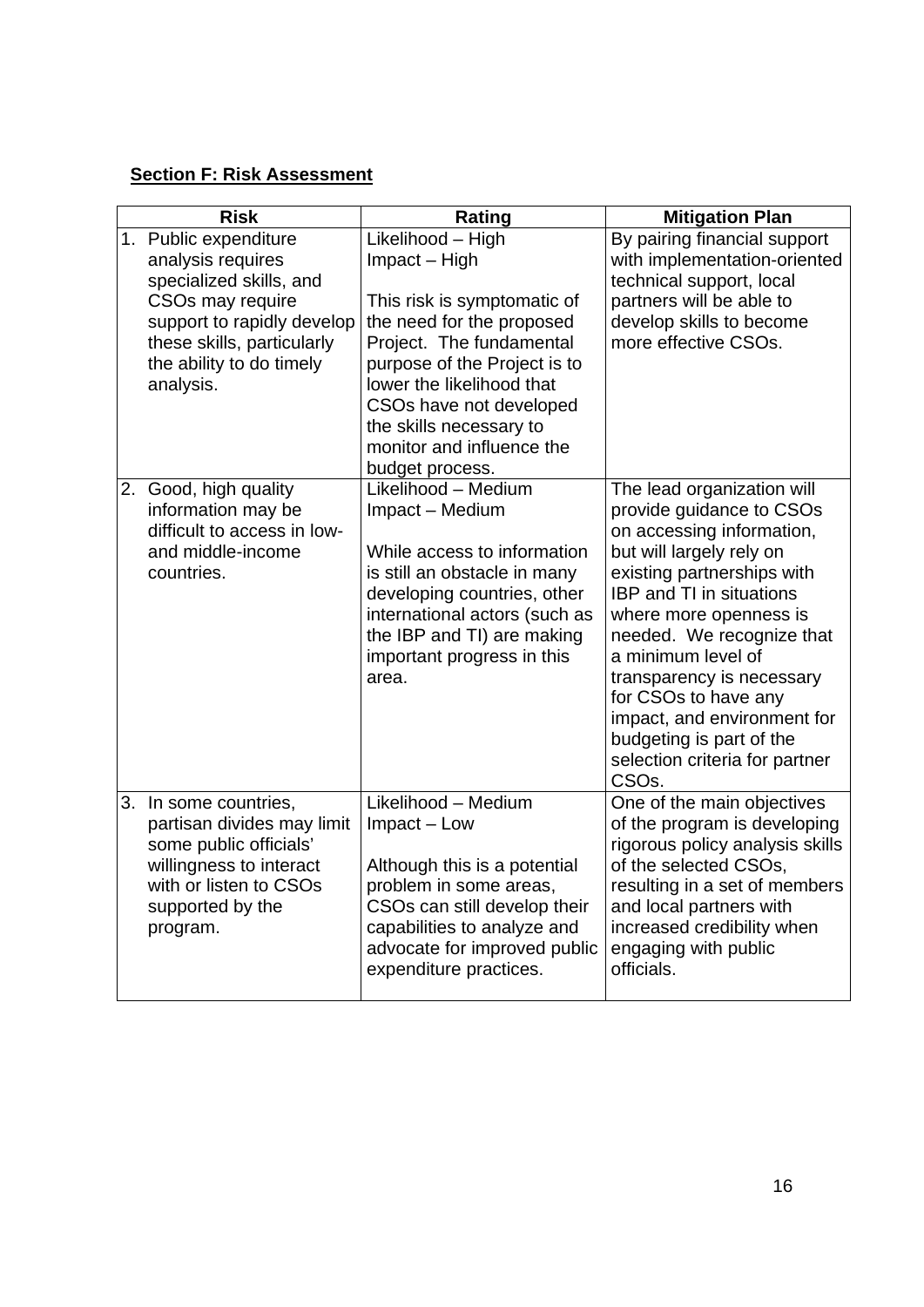| <b>Risk</b>                                                                                         | Rating                                                                                                                                                                                                                           | <b>Mitigation Plan</b>                                                                                                                                                                                                                                                                                                                                                             |
|-----------------------------------------------------------------------------------------------------|----------------------------------------------------------------------------------------------------------------------------------------------------------------------------------------------------------------------------------|------------------------------------------------------------------------------------------------------------------------------------------------------------------------------------------------------------------------------------------------------------------------------------------------------------------------------------------------------------------------------------|
| 4. The work of CSOs in<br>some regions could be<br>opposed by the<br>governments of those<br>areas. | Likelihood – High<br>Impact - Medium<br>In some countries, there is<br>active government<br>opposition to stronger CSOs,<br>particularly where<br>partnerships exist between<br>international and domestic<br>CSO <sub>s</sub> . | Resistance to civil society<br>strengthening is diminishing<br>in general, and the recent<br>trend of democratization<br>(particularly in sub-Saharan<br>Africa) has led to a more<br>tolerant and often<br>encouraging environment for<br>strong CSO involvement.<br>Further, we do not currently<br>expect to work in a country<br>with a government actively<br>opposed to such |
|                                                                                                     |                                                                                                                                                                                                                                  | interventions.                                                                                                                                                                                                                                                                                                                                                                     |

### **Section G: Relevant Experience**

The lead organization and local partners are well positioned to implement each element of the 5-year program. GDN brings expertise in conducting and disseminating policy-relevant research and in capacity building directed towards the goal of advancing development. Since 1999, GDN has supported more than 1,100 research teams based at the local level in developing and transition countries worldwide.

In addition, the organization has extensive experience and multiple vehicles for disseminating information about the Project and its results worldwide, as well as in sharing analysis output, data, and experiences across regions. GDN is led by Gobind Nankani, former Vice President for Africa at the World Bank. He is a Ph.D. development economist with vast experience working with Africa, Latin America, and South Asia. GDN operates through a network of eleven regional partners, which are in themselves networked organizations linking together numerous research and policy institutes in a region. Their local knowledge and contacts will be instrumental in identifying the local CSOs for this Project as well as in providing valuable policy-relevant research as input for the CSOs' analysis.

On the substantive side, the lessons from GDN's recently completed global research project on *Bridging Research and Policy*, coupled with a series of 20 impact evaluations of health innovations currently underway and a new research program on governance to be launched in 2008 give GDN a unique comparative advantage in leading the proposed Project.

IEA has played a critical role in Kenya since 1994 in promoting pluralism of ideas and enhancing social justice through open, active and informed debate and the provision of high quality research on public policies. ISODEC has promoted